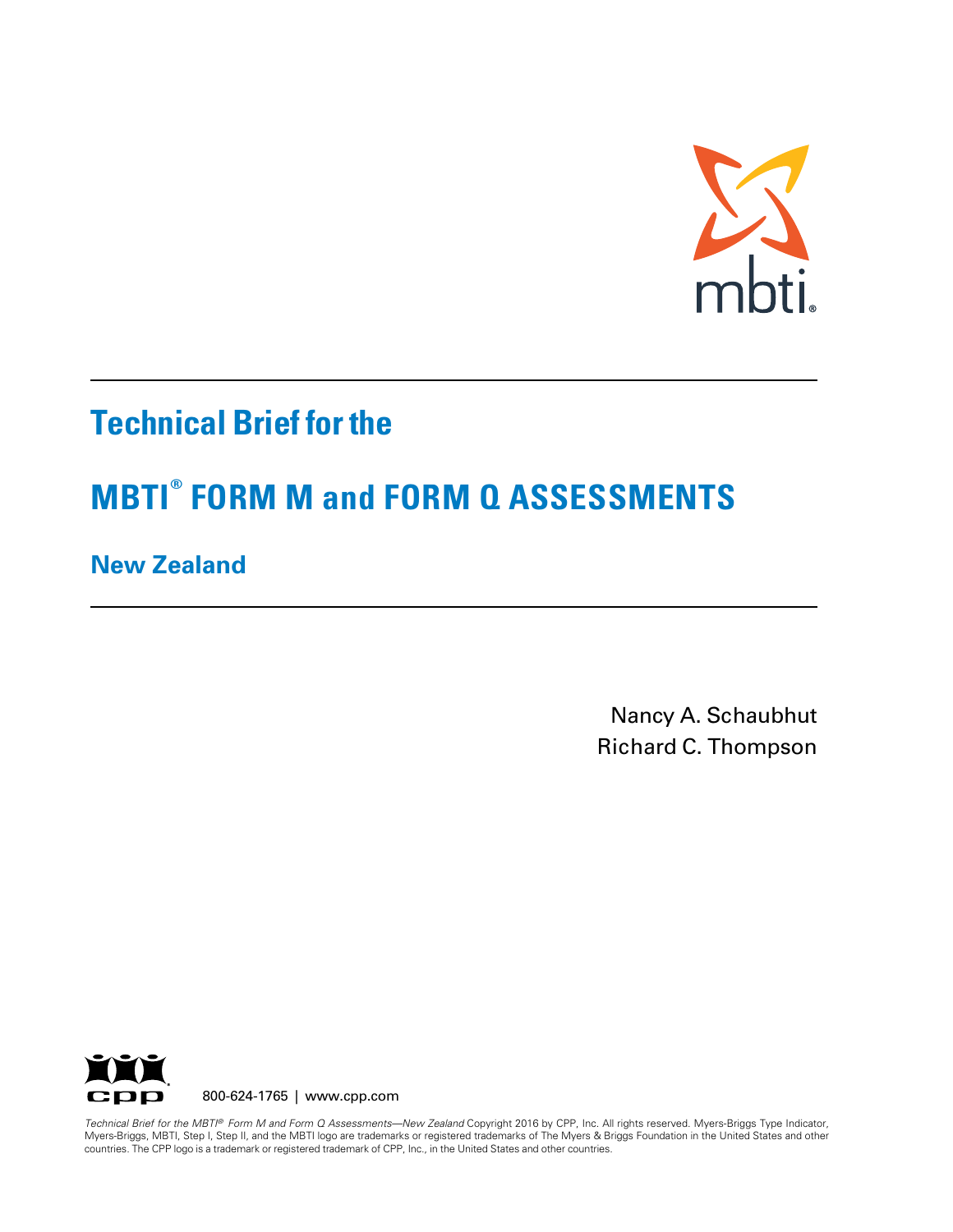#### INTRODUCTION

The *Myers-Briggs Type Indicator*® (MBTI®) instrument is one of the most commonly used personality assessments in the world. Because administration of the instrument outside the United States is growing rapidly, new translations are continually being developed for use in specific regions. This technical brief summarizes the measurement properties of the MBTI Form M and Form Q assessments with a New Zealand sample. To that end, it examines the reliability of the the MBTI Form M and Form Q assessments, reports on type distribution in a sample of New Zealander participants, and provides comparisons with the U.S. National Representative Sample (NRS) to examine similarities and differences between the groups.

### THE MBTI® ASSESSMENT

The MBTI assessment uses a typology composed of four pairs of opposite preferences, called *dichotomies:*

- Extraversion (E) or Introversion (I)—where you focus your attention and get energy
- Sensing (S) or Intuition (N)—how you take in information
- Thinking (T) or Feeling (F)—how you make decisions
- Judging (J) or Perceiving (P)—how you deal with the outer world

The MBTI assessment combines an individual's four preferences—one preference from each dichotomy, denoted by its letter—to yield one of the 16 possible personality types (e.g., ESTJ, INFP, etc.). Each type is equally valuable, and an individual inherently belongs to one of the 16 types. This model differentiates the MBTI assessment from most other personality instruments, which typically assess personality traits. Traitbased instruments measure how much of a certain characteristic people possess. Unlike the MBTI assessment,

those instruments usually consider one "end" of a trait to be more positive and the other to be more negative.

### NEW ZEALAND SAMPLE

Historically, the MBTI assessment has been administered in New Zealand using North American English. A sample of New Zealander respondents who completed the MBTI Form Q assessment was obtained for this study. It is important to note that this New Zealand sample is not a representative sample; rather, it is a sample of convenience. Therefore, no inferences may be drawn about the preferences or type distribution of the population of New Zealand. The data reported in this technical brief should be used for psychometric information purposes only.

#### Sample Description

This sample is composed of 3,836 individuals who each completed the MBTI Form Q assessment in North American English. The sample includes 50% women and 50% men. Respondents' ages ranged from 18 to 77 years (mean = 40.6, *SD* = 10.0); 94% were employed full-time or part-time, 2% were students, <1% were retired, <1% were currently seeking employment, and 4% were either not working for income or did not provide their current employment status. Of those who were employed and reported their general line of work, 20% were working in management; 15% in business and financial operations; 9% in office and administrative support; 9% in education, training, and library occupations; 8% in sales and related occupations; and the remainder in various fields. Of those who were employed and reported organizational level, 44% were management, 27% nonsupervisory, 11% supervisory, 10% executive, 4% entry level, and 4% top executive. All respondents reported their country of residence as New Zealand. A demographic summary of this sample is presented in Table 1.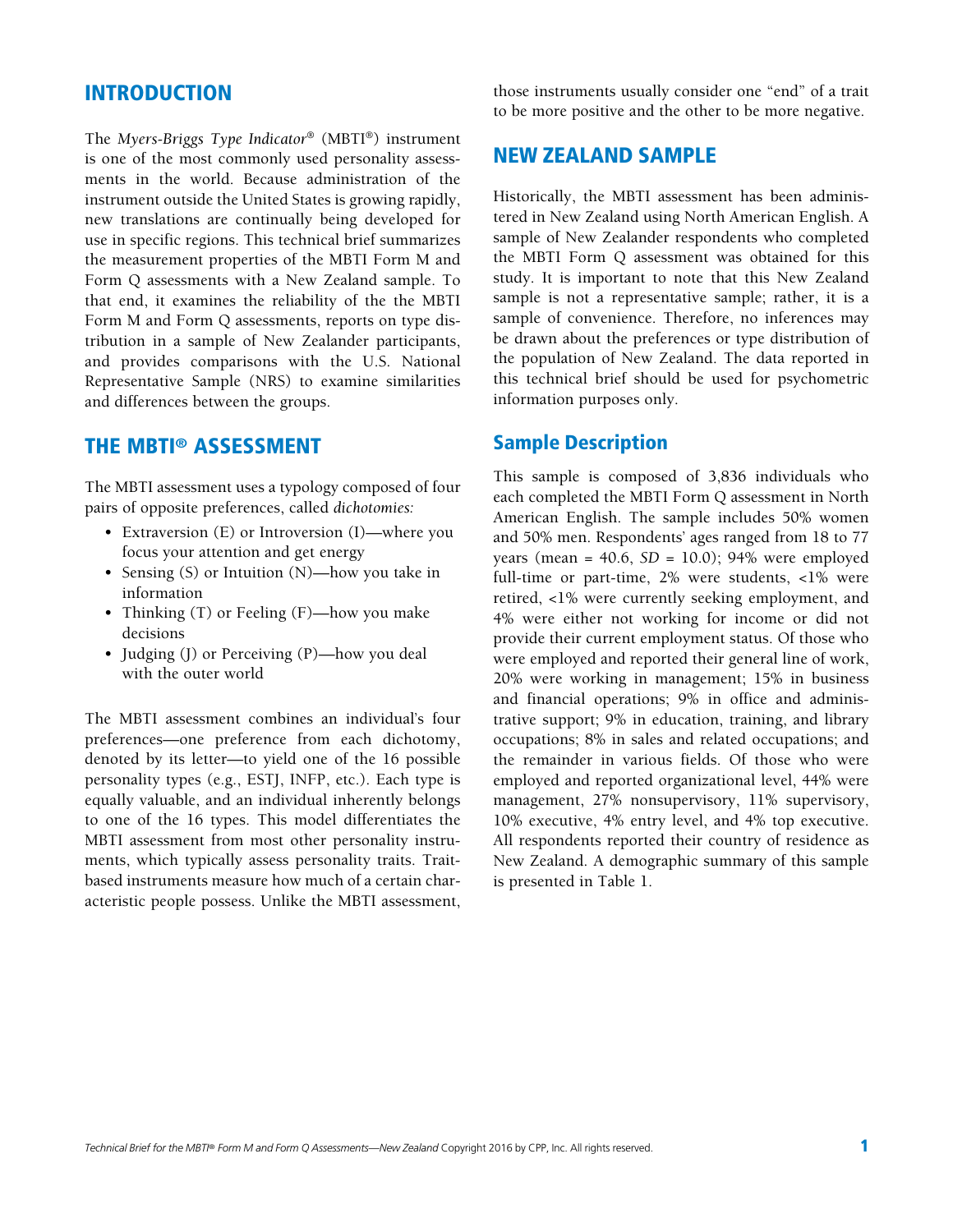### **TABLE 1. DEMOGRAPHIC SUMMARY OF THE NEW ZEALAND SAMPLE**

| Demographic                         | Sample %        | Demographic                                      | Sample %      |
|-------------------------------------|-----------------|--------------------------------------------------|---------------|
| Age                                 |                 | <b>General Line of Work</b>                      |               |
| <b>Mean age</b>                     | 41 yrs          | Architecture and engineering                     | 4             |
| <b>Gender</b>                       |                 | Arts, design, entertainment, sports<br>and media | 3             |
| Female                              | 50              | <b>Business and financial operations</b>         | 15            |
| <b>Male</b>                         | 50              | <b>Community and social services</b>             | 5             |
| <b>Employment Status</b>            |                 | <b>Computer and mathematical</b>                 | 4             |
| <b>Working full-time</b>            | 87              | <b>Construction and extraction</b>               | 1             |
| <b>Working part-time</b>            | 8               | Education, training, and library                 | 9             |
| Not working for income              | $\overline{2}$  | Farming, fishing, and forestry                   | 1             |
| <b>Retired</b>                      | ${<}1$          | Food preparation and service                     | $\mathbf 1$   |
| Enrolled as full-time student       | 2               | <b>Healthcare practitioner</b>                   | 2             |
| <b>Currently seeking employment</b> | ${<}1$          | <b>Healthcare support</b>                        | $\mathcal{P}$ |
| None of the above or missing        | 1               | Installation, maintenance, and repair            | 3             |
| <b>Organizational Level</b>         |                 | Legal                                            | 3             |
| <b>Entry level</b>                  | 4               | Life, physical, and social sciences              | 3             |
| Nonsupervisory                      | 27              | Management                                       | 20            |
| Supervisory                         | 11              | <b>Military</b>                                  | 1             |
| Management                          | 44              | Office and administrative support                | 9             |
| <b>Executive</b>                    | 10 <sup>1</sup> | Personal care and personal service               | 1             |
| Top executive                       | 4               | <b>Production</b>                                | $\mathbf 1$   |
|                                     |                 | <b>Protective services</b>                       | 4             |
|                                     |                 | Sales and related                                | 8             |
|                                     |                 | <b>Transportation and materials moving</b>       | 1             |
|                                     |                 | Other                                            |               |
|                                     |                 | No response                                      |               |

*Note: N* = 3,836.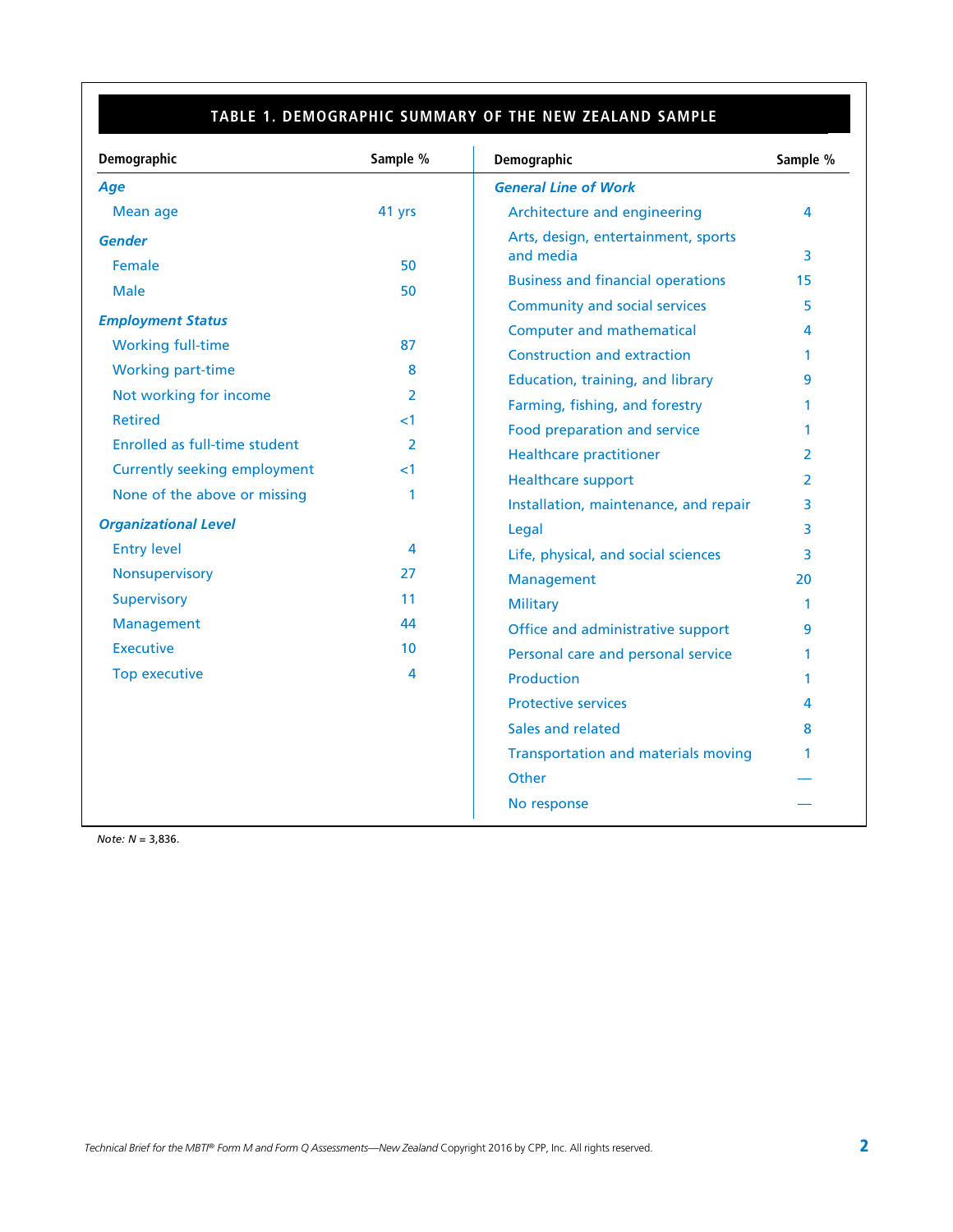

*Note: N* = 3,836.

Table 2 includes the number and percentage of respondents of each type in the sample. As shown, the most frequently occurring type for the sample is ESTJ (14.7%), followed by ISTJ (13.4%). The least common types are INFJ (2.0%) and ISFP (2.1%). Self-selection ratios (SSRs) were computed by comparing the per-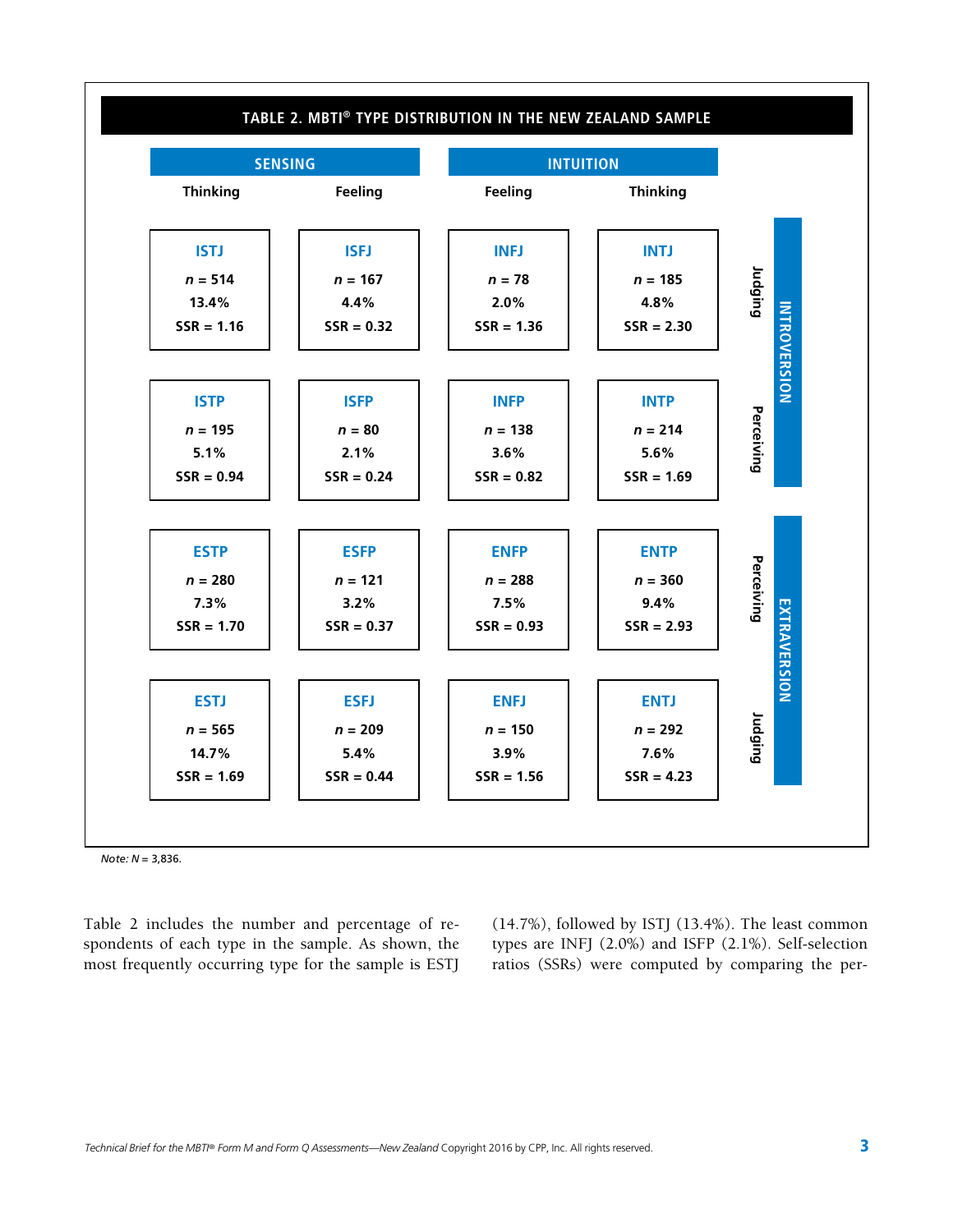

*Note: n =* 1,918.

centage of each type in the New Zealand sample to that in the U.S. National Representative Sample (Myers, McCaulley, Quenk, & Hammer, 1998). In this sample, ENTJs are more than four times more prevalent than in the U.S. population, whereas ISFPs are less common in the New Zealand sample than in the U.S. sample. Type distributions for women and men in the New Zealand sample are presented in Tables 3 and 4.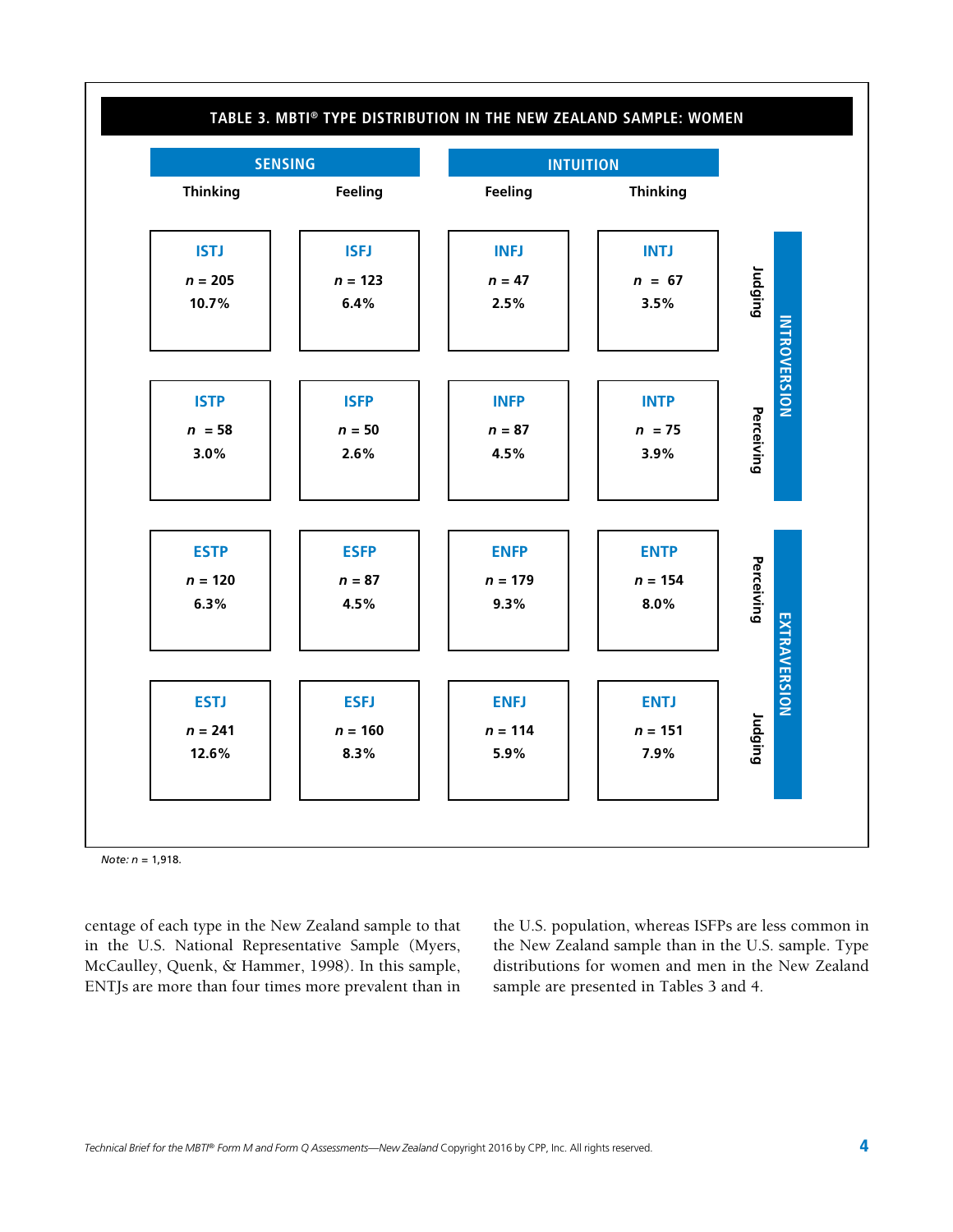

*Note: n =* 255.

Table 5 includes the number and percentage of respondents for each preference for the New Zealand sample as a whole, and separately for each gender. Also included for reference are the number and percentage of respondents for each preference in the U.S. National Representative Sample (Myers et al., 1998).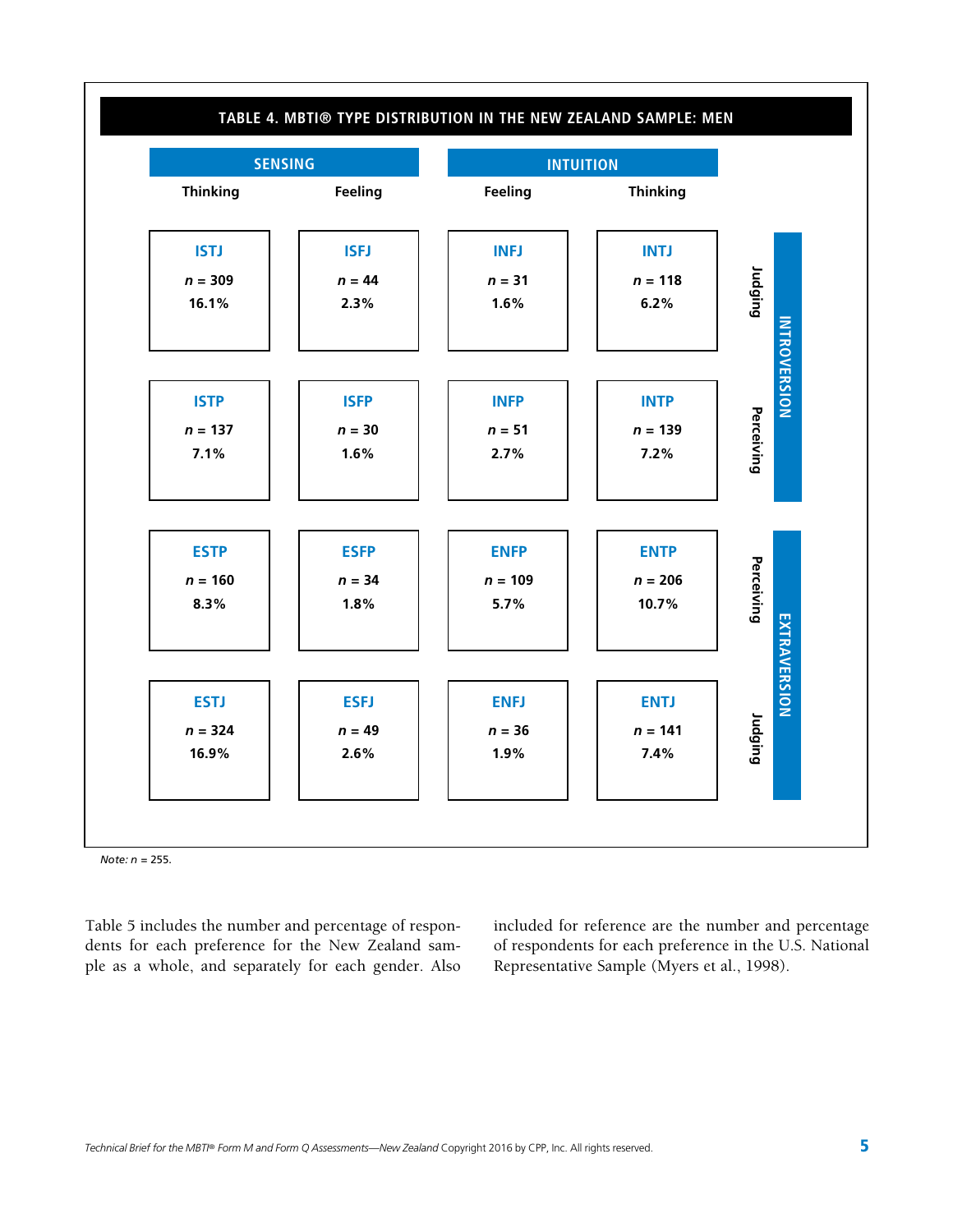|                   | New Zealand<br>Sample ( $N = 3,836$ ) |      | <b>U.S. NRS</b><br>$(N = 3,009)$ |      | <b>New Zealand Sample:</b><br>Women ( $n = 1,918$ ) |      | <b>New Zealand Sample:</b><br>Men $(n = 1,918)$ |      |
|-------------------|---------------------------------------|------|----------------------------------|------|-----------------------------------------------------|------|-------------------------------------------------|------|
| <b>Preference</b> | $\mathsf{n}$                          | %    | $\mathsf{n}$                     | %    | $\mathsf{n}$                                        | %    | $\mathsf{n}$                                    | %    |
| Extraversion (E)  | 2,265                                 | 59.0 | 1,483                            | 49.3 | 1,206                                               | 62.9 | 1,059                                           | 55.2 |
| Introversion (I)  | 1,571                                 | 41.0 | 1,526                            | 50.7 | 712                                                 | 37.1 | 859                                             | 44.8 |
| Sensing (S)       | 2,131                                 | 55.6 | 2,206                            | 73.3 | 1,044                                               | 54.4 | 1,087                                           | 56.7 |
| Intuition (N)     | 1,705                                 | 44.4 | 803                              | 26.7 | 874                                                 | 45.6 | 831                                             | 43.3 |
| Thinking (T)      | 2,605                                 | 67.9 | 1,210                            | 40.2 | 1,071                                               | 55.8 | 1,534                                           | 80.0 |
| Feeling (F)       | 1,231                                 | 32.1 | 1,799                            | 59.8 | 847                                                 | 44.2 | 384                                             | 20.0 |
| Judging (J)       | 2,160                                 | 56.3 | 1,629                            | 54.1 | 1,108                                               | 57.8 | 1,052                                           | 54.8 |
| Perceiving (P)    | 1,676                                 | 43.7 | 1,380                            | 45.9 | 810                                                 | 42.2 | 866                                             | 45.2 |
|                   |                                       |      |                                  |      |                                                     |      |                                                 |      |

### **TABLE 5. MBTI® PREFERENCE DISTRIBUTIONS FOR THE NEW ZEALAND SAMPLE AND THE**

*Note:* Source for the U.S. National Representative Sample (NRS) is Myers, McCaulley, Quenk, and Hammer (1998).

### RELIABILITY OF THE FORM M PREFERENCES

The internal consistency reliabilities (Cronbach's alphas) for the New Zealand sample and the U.S. National Representative Sample are reported in Table 6. The reliabilities of the four dichotomies are good for the New Zealand sample and are very similar to those reported in the *MBTI*® *Manual* (Myers et al., 1998).

### FACTOR ANALYSIS

Several studies have conducted confirmatory factor analyses of the MBTI assessment to assess the validity of the factors of the MBTI assessment. They have indicated that a four-factor model, such as the one theorized and developed by Myers, is the most appropriate and offers the best fit (Harvey, Murry, & Stamoulis, 1995; Johnson & Saunders, 1990). A principal components exploratory factor analysis with varimax rotation was conducted using the item responses from the New Zealand sample. The results are presented in Table 7. The shaded cells indicate that factor 1 is S–N, factor 2 is E–I, factor 3 is T–F, and factor 4 is J–P. The four-factor structure produced by this analysis shows that the New Zealand MBTI Form M items are measuring their intended constructs, the four dichotomies.

### **TABLE 6. MBTI® DICHOTOMY INTERNAL CONSISTENCY RELIABILITIES FOR THE NEW ZEALAND SAMPLE AND THE U.S. NRS**

|                           | Cronbach's Alpha      |                 |  |  |  |
|---------------------------|-----------------------|-----------------|--|--|--|
| Dichotomy                 | New Zealand<br>Sample | <b>U.S. NRS</b> |  |  |  |
| Extraversion-Introversion | .91                   | .91             |  |  |  |
| Sensing-Intuition         | .91                   | .92             |  |  |  |
| Thinking-Feeling          | .88                   | .91             |  |  |  |
| Judging-Perceiving        | .90                   | -92             |  |  |  |

*Note:* Source for the U.S. National Representative Sample (NRS) is Myers, McCaulley, Quenk, and Hammer (1998).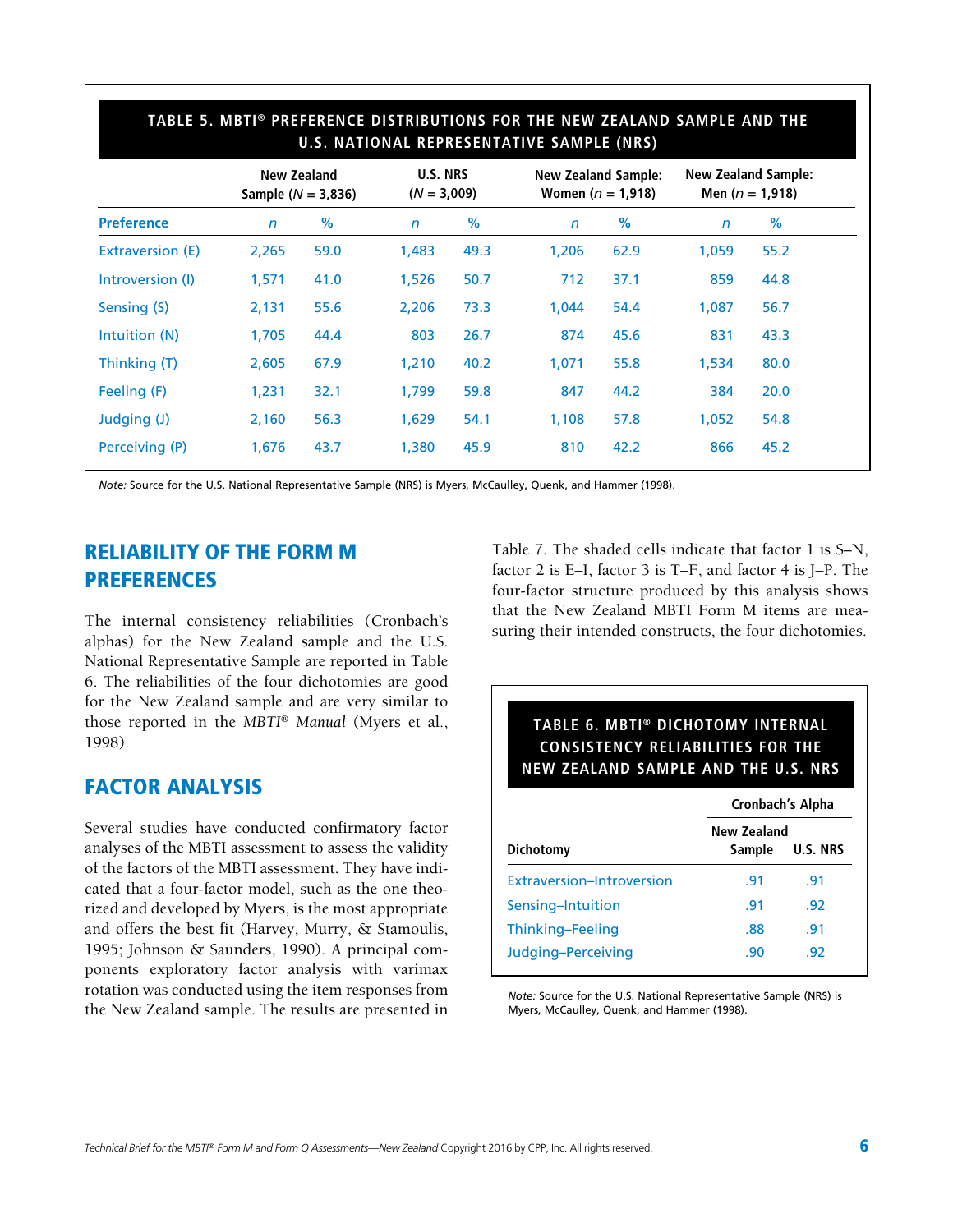| TABLE 7. FACTOR ANALYSIS ROTATED COMPONENT MATRIX<br>FOR THE NEW ZEALAND SAMPLE |                     |                     |                     |                     |                 |                     |                     |                     |                     |
|---------------------------------------------------------------------------------|---------------------|---------------------|---------------------|---------------------|-----------------|---------------------|---------------------|---------------------|---------------------|
| Item<br>Code                                                                    | Factor 1<br>$(S-N)$ | Factor 2<br>$(E-I)$ | Factor 3<br>$(T-F)$ | Factor 4<br>$(J-P)$ | Item<br>Code    | Factor 1<br>$(S-N)$ | Factor 2<br>$(E-I)$ | Factor 3<br>$(T-F)$ | Factor 4<br>$(J-P)$ |
| EI1                                                                             | $-.02$              | .73                 | $-.01$              | $-.02$              | <b>SN16</b>     | .54                 | $-.11$              | .15                 | .15                 |
| EI <sub>2</sub>                                                                 | $-.05$              | .56                 | .03                 | $-.05$              | <b>SN17</b>     | .56                 | $-.06$              | .04                 | .06                 |
| E <sub>13</sub>                                                                 | $-.11$              | .49                 | .03                 | .01                 | <b>SN18</b>     | .60                 | $-.05$              | .17                 | .16                 |
| E <sub>14</sub>                                                                 | .06                 | .60                 | $-.08$              | $-.01$              | <b>SN19</b>     | .58                 | $-.04$              | $-.01$              | .10                 |
| E <sub>15</sub>                                                                 | .04                 | .54                 | $-.04$              | $-.02$              | <b>SN20</b>     | .67                 | $-.10$              | $-.03$              | .12                 |
| EI <sub>6</sub>                                                                 | $-.06$              | .58                 | .00                 | .05                 | <b>SN21</b>     | .29                 | $-.06$              | $-.25$              | .00.                |
| EI7                                                                             | $-.02$              | .49                 | $-.02$              | $-.01$              | <b>SN22</b>     | .61                 | $-.04$              | .19                 | .10                 |
| EI8                                                                             | $-.03$              | .64                 | $-.09$              | $-.04$              | <b>SN23</b>     | .62                 | .04                 | .08                 | .09                 |
| E <sub>19</sub>                                                                 | $-.04$              | .57                 | .01                 | $-.04$              | <b>SN24</b>     | .53                 | $-.05$              | .07                 | .18                 |
| <b>EI10</b>                                                                     | $-.08$              | .65                 | $-.07$              | $-.04$              | <b>SN25</b>     | .56                 | $-.04$              | .04                 | .13                 |
| EI11                                                                            | $-.12$              | .67                 | .04                 | $-.08$              | <b>SN26</b>     | .53                 | $-.04$              | .03                 | .05                 |
| EI12                                                                            | $-.20$              | .58                 | .02                 | $-.10$              | TF <sub>1</sub> | .08                 | $-.10$              | .45                 | .12                 |
| <b>EI13</b>                                                                     | $-.13$              | .55                 | $-.04$              | $-.05$              | TF <sub>2</sub> | .14                 | $-.15$              | .45                 | .04                 |
| EI14                                                                            | $-.07$              | .53                 | $-.03$              | $-.04$              | TF3             | .08                 | $-.07$              | .58                 | .08                 |
| <b>EI15</b>                                                                     | $-.01$              | .57                 | .04                 | $-.04$              | TF4             | .10                 | .13                 | .51                 | .02                 |
| <b>EI16</b>                                                                     | .05                 | .52                 | $-.06$              | $-.03$              | TF <sub>5</sub> | $-.02$              | $-.10$              | .62                 | .05                 |
| <b>EI17</b>                                                                     | $-.10$              | .55                 | $-.02$              | .02                 | TF <sub>6</sub> | .04                 | .01                 | .59                 | .00                 |
| <b>EI18</b>                                                                     | $-.04$              | .69                 | .00                 | .03                 | TF7             | $-.06$              | $-.06$              | .62                 | .06                 |
| E119                                                                            | $-.04$              | .70                 | $-.01$              | $-.02$              | TF8             | $-.06$              | .01                 | .45                 | $-.06$              |
| <b>EI20</b>                                                                     | .03                 | .61                 | $-.10$              | $-.01$              | TF <sub>9</sub> | $-.10$              | $-.01$              | .55                 | $-.04$              |
| <b>EI21</b>                                                                     | $-.06$              | .62                 | .00                 | $-.02$              | <b>TF10</b>     | .10                 | $-.01$              | .43                 | $-.02$              |
| SN <sub>1</sub>                                                                 | .57                 | .03                 | .01                 | .08                 | <b>TF11</b>     | .00                 | .05                 | .46                 | .01                 |
| SN <sub>2</sub>                                                                 | .59                 | $-.06$              | $-.01$              | .14                 | <b>TF12</b>     | .01                 | .14                 | .51                 | $-.02$              |
| SN <sub>3</sub>                                                                 | .52                 | $-.07$              | .19                 | .16                 | <b>TF13</b>     | .20                 | $-.19$              | .45                 | .07                 |
| <b>SN4</b>                                                                      | .51                 | $-.12$              | $-.02$              | .10                 | <b>TF14</b>     | .08                 | $-.03$              | .56                 | .04                 |
| SN <sub>5</sub>                                                                 | .45                 | $-.09$              | $-.03$              | .15                 | <b>TF15</b>     | .16                 | $-.06$              | .59                 | .01                 |
| SN <sub>6</sub>                                                                 | .44                 | $-.05$              | .09                 | .02                 | <b>TF16</b>     | .00                 | $-.03$              | .53                 | .00                 |
| SN <sub>7</sub>                                                                 | .59                 | .00                 | .11                 | .13                 | <b>TF17</b>     | $-.04$              | $-.06$              | .61                 | .09                 |
| SN <sub>8</sub>                                                                 | .42                 | $-.02$              | $-.11$              | .13                 | <b>TF18</b>     | .11                 | $-.03$              | .49                 | .07                 |
| SN <sub>9</sub>                                                                 | .64                 | $-.07$              | .17                 | .11                 | <b>TF19</b>     | .01                 | .00                 | .54                 | .03                 |
| <b>SN10</b>                                                                     | .62                 | $-.05$              | .06                 | .09                 | <b>TF20</b>     | .06                 | $-.04$              | .54                 | .10                 |
| <b>SN11</b>                                                                     | .44                 | .03                 | .08                 | .02                 | <b>TF21</b>     | .16                 | $-.01$              | .49                 | .00                 |
| <b>SN12</b>                                                                     | .55                 | .06                 | $-.01$              | .11                 | <b>TF22</b>     | .14                 | $-.08$              | .50 <sub>1</sub>    | .06                 |
| <b>SN13</b>                                                                     | .56                 | $-.05$              | .10                 | .09                 | <b>TF23</b>     | .03                 | .09                 | .50 <sub>1</sub>    | $-.03$              |
| <b>SN14</b>                                                                     | .62                 | $-.05$              | .18                 | .10                 | <b>TF24</b>     | .06                 | .03                 | .37                 | .10                 |
| <b>SN15</b>                                                                     | .56                 | $-.10$              | .06                 | .02                 |                 |                     |                     |                     | (cont'd)            |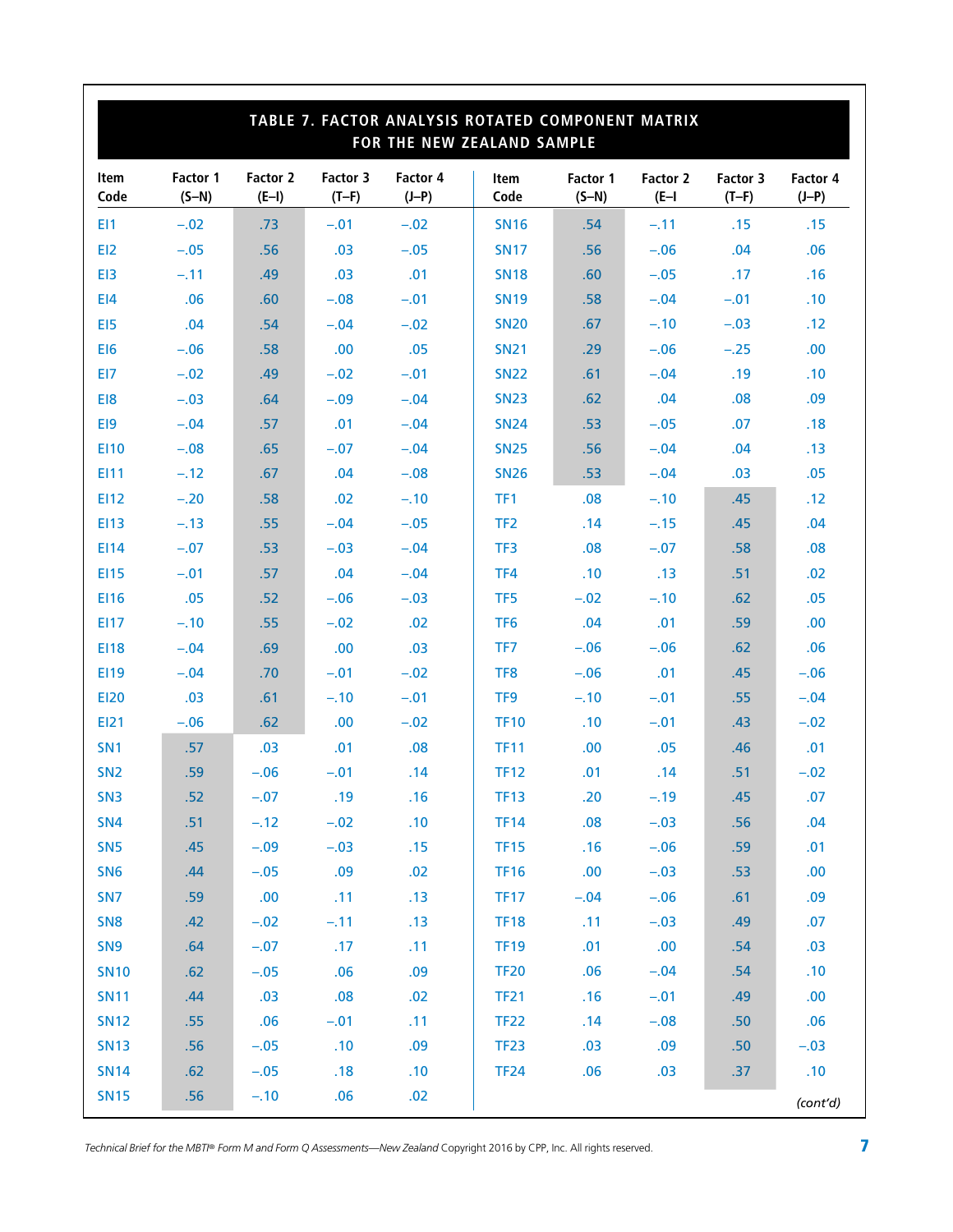|                 | TABLE 7. FACTOR ANALYSIS ROTATED COMPONENT MATRIX<br>FOR THE NEW ZEALAND SAMPLE (CONT'D) |                     |                     |                     |                     |                     |                     |                     |                     |
|-----------------|------------------------------------------------------------------------------------------|---------------------|---------------------|---------------------|---------------------|---------------------|---------------------|---------------------|---------------------|
| Item<br>Code    | <b>Factor 1</b><br>$(S-N)$                                                               | Factor 2<br>$(E-I)$ | Factor 3<br>$(T-F)$ | Factor 4<br>$(J-P)$ | <b>Item</b><br>Code | Factor 1<br>$(S-N)$ | Factor 2<br>$(E-I)$ | Factor 3<br>$(T-F)$ | Factor 4<br>$(J-P)$ |
| JP <sub>1</sub> | .10                                                                                      | .00.                | .00.                | .62                 | <b>JP12</b>         | .20                 | $-.08$              | .30 <sub>1</sub>    | .39                 |
| JP <sub>2</sub> | .11                                                                                      | .02                 | $-.07$              | .62                 | <b>JP13</b>         | .35                 | $-.06$              | .03                 | .52                 |
| JP3             | .13                                                                                      | $-.09$              | .06                 | .65                 | <b>JP14</b>         | .12                 | $-.10$              | .20                 | .40                 |
| JP4             | .23                                                                                      | $-.02$              | $-.03$              | .56                 | <b>JP15</b>         | .10                 | $-.03$              | $-.06$              | .66                 |
| JP5             | .06                                                                                      | .04                 | $-.04$              | .45                 | <b>JP16</b>         | .12                 | $-.01$              | .07                 | .66                 |
| JP <sub>6</sub> | .13                                                                                      | $-.07$              | $-.09$              | .33 <sub>1</sub>    | <b>JP17</b>         | .10                 | .02                 | .01                 | .62                 |
| JP7             | .10                                                                                      | $-.01$              | .04                 | .54                 | <b>JP18</b>         | .17                 | $-.11$              | .02                 | .65                 |
| JP8             | .07                                                                                      | $-.01$              | .02                 | .52                 | <b>JP19</b>         | .14                 | .01                 | .00.                | .63                 |
| JP9             | .19                                                                                      | $-.04$              | .07                 | .64                 | <b>JP20</b>         | $-.02$              | .02                 | .10                 | .53                 |
| <b>JP10</b>     | .24                                                                                      | $-.19$              | .28                 | .45                 | <b>JP21</b>         | .15                 | .04                 | .12                 | .55                 |
| <b>JP11</b>     | .04                                                                                      | $-.10$              | .22                 | .48                 | <b>JP22</b>         | $-.01$              | $-.01$              | .07                 | .50                 |

*Note: N* = 3,836.

### RELIABILITY OF THE FORM Q **FACETS**

The MBTI Form Q assessment includes the 93 items that make up the MBTI Form M assessment (measuring the four dichotomies, E–I, S–N, T–F, and J–P) plus another 51 items that are used only to measure the Form Q facets. For each of the four dichotomies there are five facets (see Table 8), yielding a total of 20 facets. These facets help describe some of the ways in which each preference can be different for each individual to create a richer and more detailed description of an individual's behavior. The remaining analyses focus on the evaluation of the Form Q facets.

Internal consistency reliabilities for each facet are reported in Table 8 for the New Zealand sample and the U.S. National Representative Sample. The New Zealand sample alphas range from .38 (Questioning– Accommodating) to .83 (Initiating–Receiving). Overall, some of this sample's alphas are slightly lower than those of the U.S. National Representative Sample. This

is consistent with the reliabilities that have been found for international samples and translations of the MBTI Form Q (or Step II for Europe) assessment (Quenk, Hammer, & Majors, 2004; Schaubhut, 2008; Schaubhut & Thompson, 2010a; Schaubhut & Thompson, 2010b). Reliabilities for nine other translations can be found in the *MBTI*® *Step II*™ *Manual,* European edition (Quenk et al., 2004).

### **CONCLUSION**

The analyses reported here with an initial New Zealand sample demonstrate that the translation and measurement properties of the assessment are adequate. Therefore, the MBTI Forms M and Q can be widely used with individuals who reside in New Zealand. As the MBTI assessment continues to grow, larger and more diverse samples will become available and the measurement properties of the MBTI Forms M and Q will continue to be evaluated.